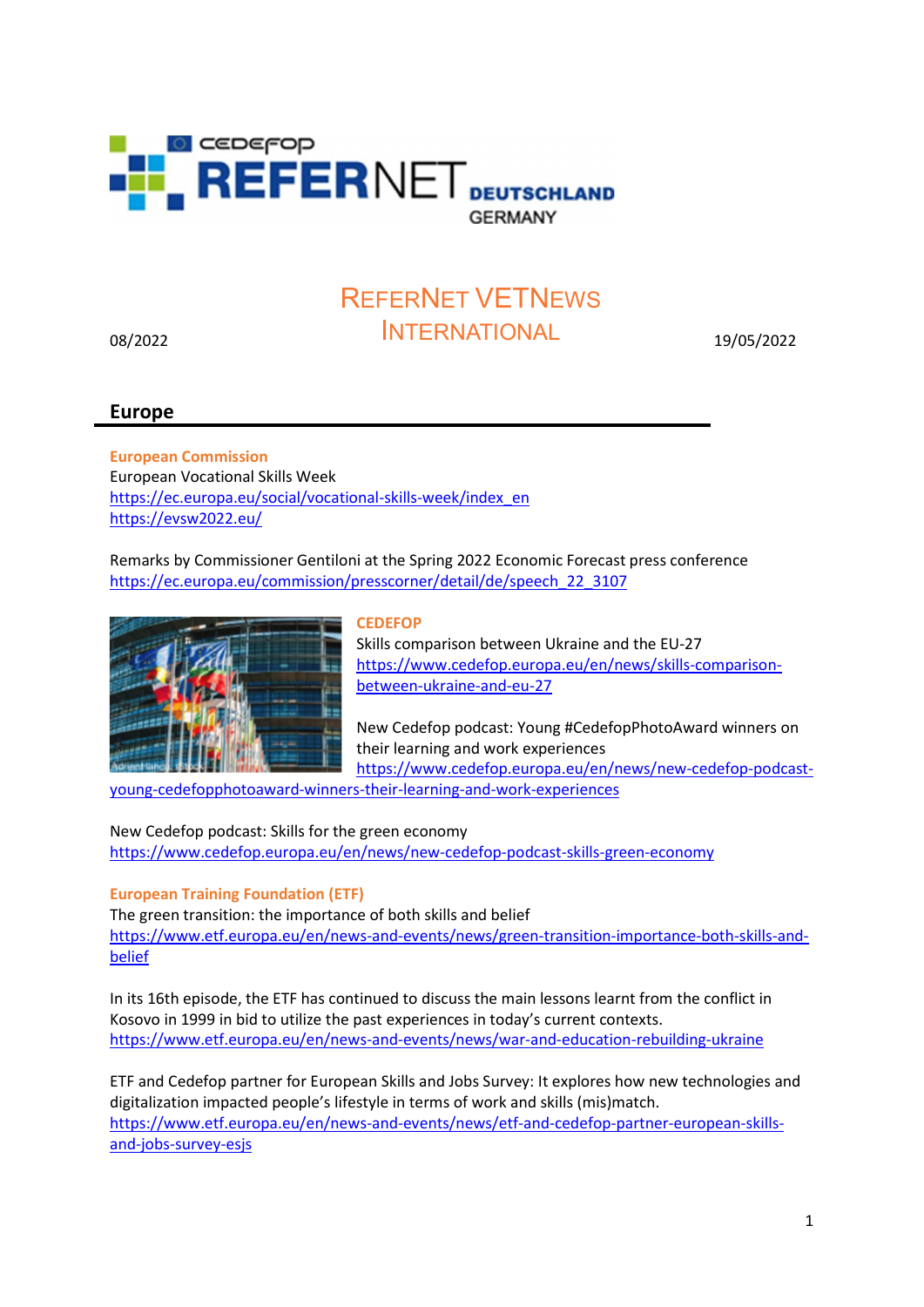# International organisations

#### **UNESCO**

Online applications and nominations for the 2022 International Literacy Prizes are now open https://www.unesco.org/en/articles/online-applications-and-nominations-2022-internationalliteracy-prizes-are-now-open

#### UNESCO-UNEVOC

Article: TVET: Scaffolding digital skills to the future https://tvetjournal.com/tvet-tools/tvet-digital-skills-frameworks/



#### ILO

This podcast investigates the possibilities of using big data to analyse ongoing work trends in both developed and developing economies as a means of anticipating future work needs. https://www.ilo.org/employment/Informationresources/covid-19/other/WCMS\_845153/lang--en/index.htm

ILO to release latest Monitor on the world of work, analyzing

impact of multiple crises https://www.ilo.org/global/about-the-ilo/newsroom/news/WCMS\_845166/lang--en/index.htm

It's well-established that happiness is linked to better health and longevity, but an increasing amount of scientific research has found ties with work-related matters like productivity, innovation and staff retention. So, should employers pay attention to staff happiness, and if so, how can they build it? https://voices.ilo.org/podcast/the-serious-business-of-happiness-at-work#headline

## Countries

(sind die Beiträge ausschließlich in der Landessprache, können automatische Übersetzungsdienste bei Bedarf helfen)

#### Africa (Sahel and Lake Chad)

ARCHIPELAGO is an innovative vocational training programme funded by the European Union under the European Union Emergency Trust Fund for Africa (EUTF). The Programme aims at strengthening the employability of the workforce and the entrepreneurial capacity of MSMEs in the 12 target countries of the Sahel and Lake Chad region.

https://archipelago-

programme.org/?q=/XCMD.RE9fU2hPQko8MjU+MDAwMDAtMC0wMzAtMDAwMDAwMDAwMDc0 Mw==.html

#### Australia

VET in Schools and the shadow of Australian Tertiary Admission Rank https://ncver.podbean.com/e/vet-in-schools-and-the-shadow-of-atar/

Bildungspolitik in Australien vor der Wahl spielt kaum eine Rolle. https://www.deutschlandfunk.de/australien-vor-der-wahl-bildungspolitik-down-under-dlf-f60df3e3- 100.html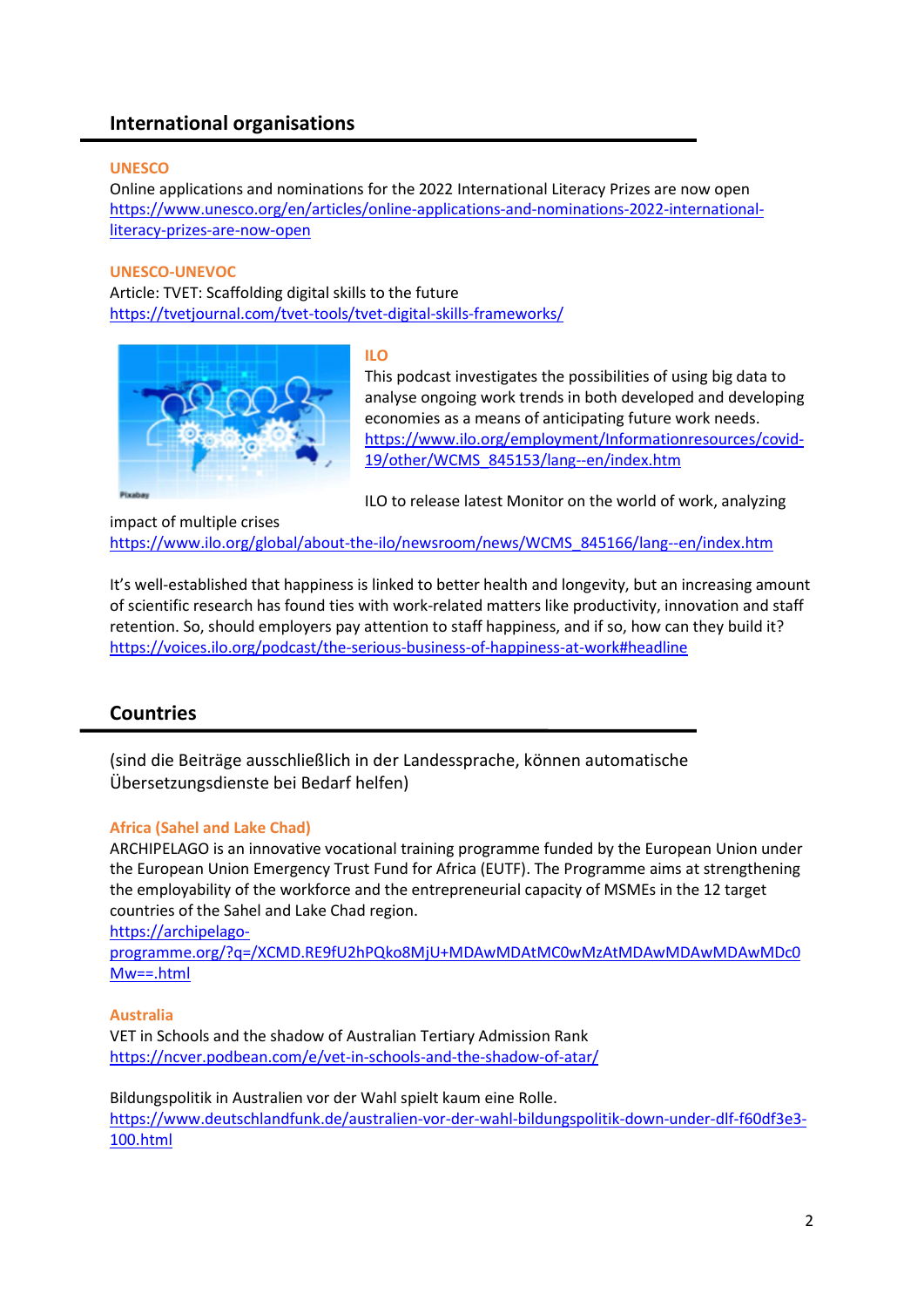## International onshore VET qualification completer outcomes 2021

https://www.ncver.edu.au/research-and-statistics/publications/all-publications/internationalonshore-vet-qualification-completer-outcomes-2021

### Denmark

AMU can strengthen participants' basic skills: A new evaluation by the Danish Evaluation Institute shows that VET is particularly well placed to strengthen participants' basic skills. https://www.eva.dk/voksen-efteruddannelse/amu-styrke-deltagernes-basalefaerdigheder?SNSubscribed=true&utm\_campaign=nyhedsbrev&utm\_medium=email&utm\_source=V oksen-%20og%20efteruddannelse

Around 10 per cent absenteeism in vocational education and training https://www.uvm.dk/aktuelt/nyheder/uvm/2022/apr/220408-nye-tal-omkring-10-procent-fravaerpaa-erhvervsuddannelserne

Umstrittenes neues Verteilungsmodell für die Bewerbung an Gymnasien: Beförderungszeit und Einkommen der Eltern werden zu Schlüsselkriterien. Begründung: Die Berücksichtigung des Einkommens der Eltern soll der sozialen Ungleichheit an den weiterführenden Schulen entgegenwirken, während Mindestschwellen das Überleben von Schulen in Randlagen sichern sollen.

https://www.uvm.dk/gymnasiale-uddannelser/adgang-og-optagelse/elevfordeling/den-politiskeaftale/saadan-er-den-nye-fordelingsmodel

https://gymnasieskolen.dk/ny-aftale-om-elevfordeling-transporttid-og-foraeldres-indkomst-blivervaesentlige-kriterier

#### France

Solidarische Kompetenzhilfe: Betriebe stellen Mitarbeiter frei für ehrenamtliche Arbeit https://www.deutschlandfunk.de/solidarische-kompetenzhilfe-in-frankreich-dlf-265928a5-100.html

#### **Norway**

CoVE: Die Direktion für Hochschulbildung und Kompetenz kündigt 24 Millionen NOK für die Einrichtung von zwei Pilotprojekten für das Centre of Excellence in Higher Vocational Education an. Berufsschulen können sich über einen Zeitraum von vier Jahren für bis zu 3 Millionen NOK pro Jahr bewerben.

https://hkdir.no/program-og/senter-for-fremragende-hoeyere-yrkesfaglig-utdanning-utlysning-2022 pilotordning

Ein neuer Bericht der Direktion für Hochschulbildung und Kompetenz befasst sich der sich mit der Berufsberatung an Schulen

https://hkdir.no/aktuelt/karriereveileder-i-skolen-en-krevende-oppgave



#### **Switzerland**

So könnten Lernorte besser kooperieren. Ergebnisse einer Good-Practice Studie https://sgab-srfp.ch/so-koennten-lernorte-besser-kooperieren/

Studienintegrierende Ausbildung» an der dafür neu gegründeten «Beruflichen Hochschule Hamburg. Relevanz für die Schweiz?

https://sgab-srfp.ch/new-kid-on-the-block/